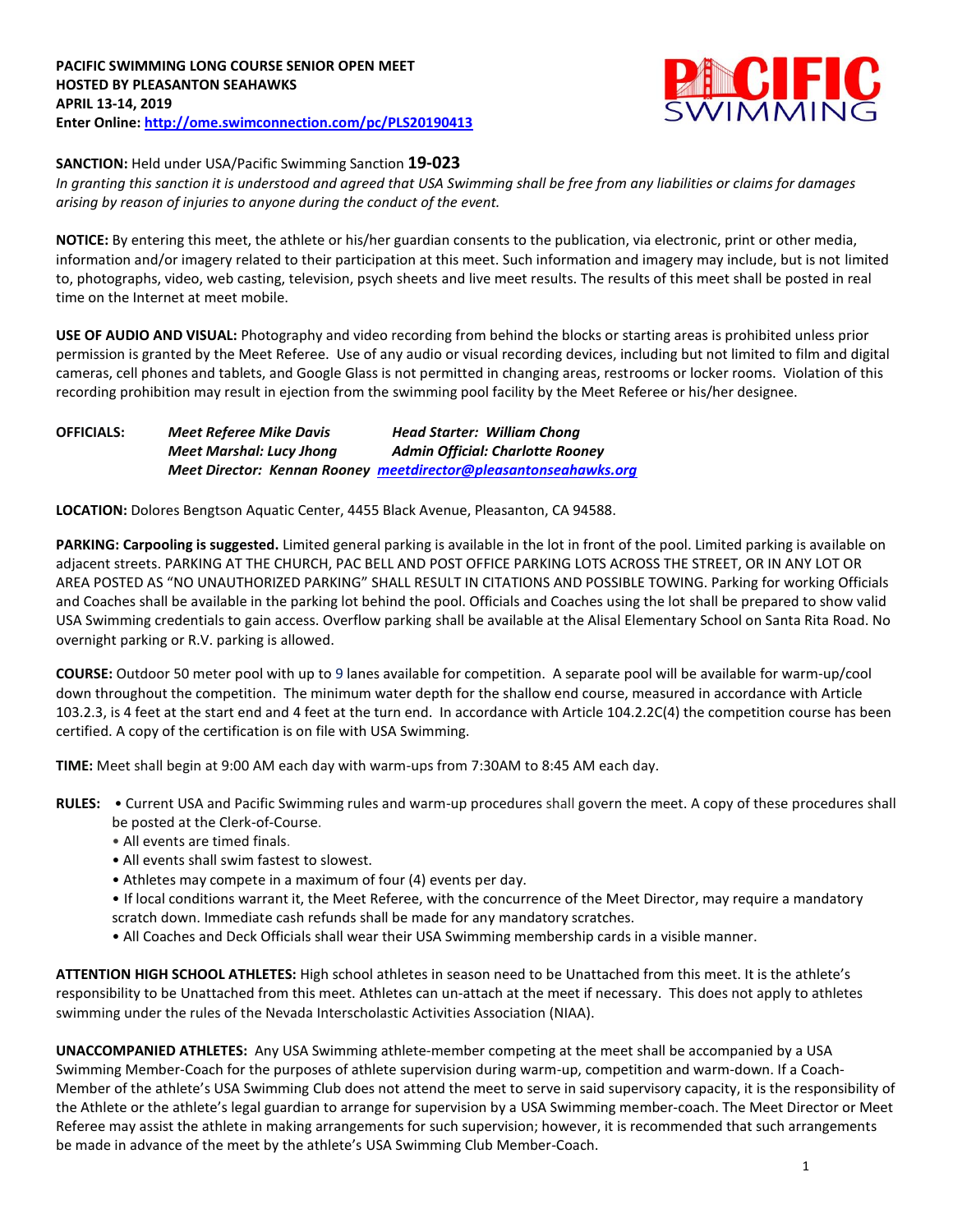**RACING STARTS:** Athletes shall be certified by a USA Swimming Member-Coach as being proficient in performing a racing start, or shall start the race in the water. It is the responsibility of the Athlete or the athlete's legal guardian to ensure compliance with this requirement.

**RESTRICTIONS:** • Smoking and the use of other tobacco products is prohibited on the pool deck, in the locker rooms, in spectator

- seating, on standing areas and in all areas used by athletes, during the meet and during warm-up periods.
- Sale and use of alcoholic beverages is prohibited in all areas of the meet venue.
- No glass containers are allowed in the meet venue.
- Only Athletes, Coaches, Officials, and Volunteers shall be allowed on the pool deck.
- Changing into or out of swimsuits other than in locker rooms or other designated areas is prohibited.

**•** Destructive devices, to include but not limited to, explosive devices and equipment, firearms (open or concealed), blades, knives, mace, stun guns and blunt objects are strictly prohibited in the swimming facility and its surrounding areas. If observed, the Meet Referee or his/her designee may ask that these devices be stored safely away from the public or removed from the facility. Noncompliance may result in the reporting to law enforcement authorities and ejection from the facility. Law enforcement officers (LEO) are exempt per applicable laws.

**•** Operation of a drone, or any other flying apparatus, is prohibited over the venue (pools, athlete/coach areas, spectator areas and open ceiling locker rooms) any time athletes, coaches, officials and/or spectators are present.

**ELIGIBILITY:** • Athletes shall be current members of USA Swimming and shall enter their name and registration number on their entries exactly as they are shown in their USA Swimming Registration. If this is not done, it may be difficult to match the athlete with the registration and times database. The meet host shall check all athlete registrations against the SWIMS database and if not found to be registered, the Meet Director shall accept the registration at the meet (a \$10 surcharge shall be added to the regular registration fee). Duplicate registrations shall be refunded by mail.

• Athletes 13/Over are eligible to enter this meet. There is no proof of time. Entry times should be the athlete's actual time and not the minimum standard.

• Athletes 11 and 12 years of age shall meet the Senior Open time standard as outlined by Pacific Swimming time verification procedures. No refunds shall be given if a time cannot be proven.

- Athletes under the age of 11 years are not eligible to compete.
- Disabled athletes are welcome to attend this meet and should contact the Meet Director or Meet Referee regarding special accommodations.
- No time conversions shall be accepted.
- Entries with "NO TIME" shall be rejected.

**SEEDING:** Event seeding shall be in the following order: conforming long course meters, non-conforming short course yards, and non-conforming short course meters - USA Swimming rules 207.11.7B.

**CHECK-IN:** The Meet shall be deck seeded. Athletes shall check-in at the Clerk-of-Course. No event shall be closed more than 30 minutes before the scheduled start of the session. Close of check‐in for all events shall be no more than 60 minutes before the estimated time of the start of the first heat of the event. Athletes who do not check-in shall not be allowed to compete in the event.

**SCRATCH RULE:** Athletes entered in a timed final individual event that is seeded on the deck that have checked in for that event, shall swim in the event unless they notify the clerk of the course before seeding for that event has begun that they wish to scratch. Failure to swim an event shall result in being barred from their next individual event.

**ENTRY FEES:** \$6.50 per individual event plus an \$ 8.00 per athlete participation fee. Entries shall be rejected if payment is not sent at time of request. No late entries shall be accepted. No refunds shall be made, except mandatory scratch downs.

**ONLINE ENTRIES:** To enter online go to **<http://ome.swimconnection.com/pc/PLS20190413>** to receive an immediate entry confirmation this method requires payment by credit card. Swim Connection LLC charges a processing fee for this service, equal to \$1 per athlete plus 5% of the total Entry Fees. Please note that the processing fee is a separate fee from the Entry Fees. If you do not wish to pay the processing fee, enter the meet using a mail entry. **Entering online is a convenience, is completely voluntary, and is in no way required or expected of an athlete by Pacific Swimming.** Online entries shall be accepted through Wednesday, April 3, 2019.

**MAILED OR HAND DELIVERED ENTRIES:** Entries shall be on the attached consolidated entry form. Forms shall be filled out completely and printed clearly with athlete's best time. Entries shall be entered using the current Pacific Swimming procedure: and postmarked by midnight, Monday, April 1, 2019 or hand delivered by 6:30 p.m. Wednesday, April 3, 2019. Requests for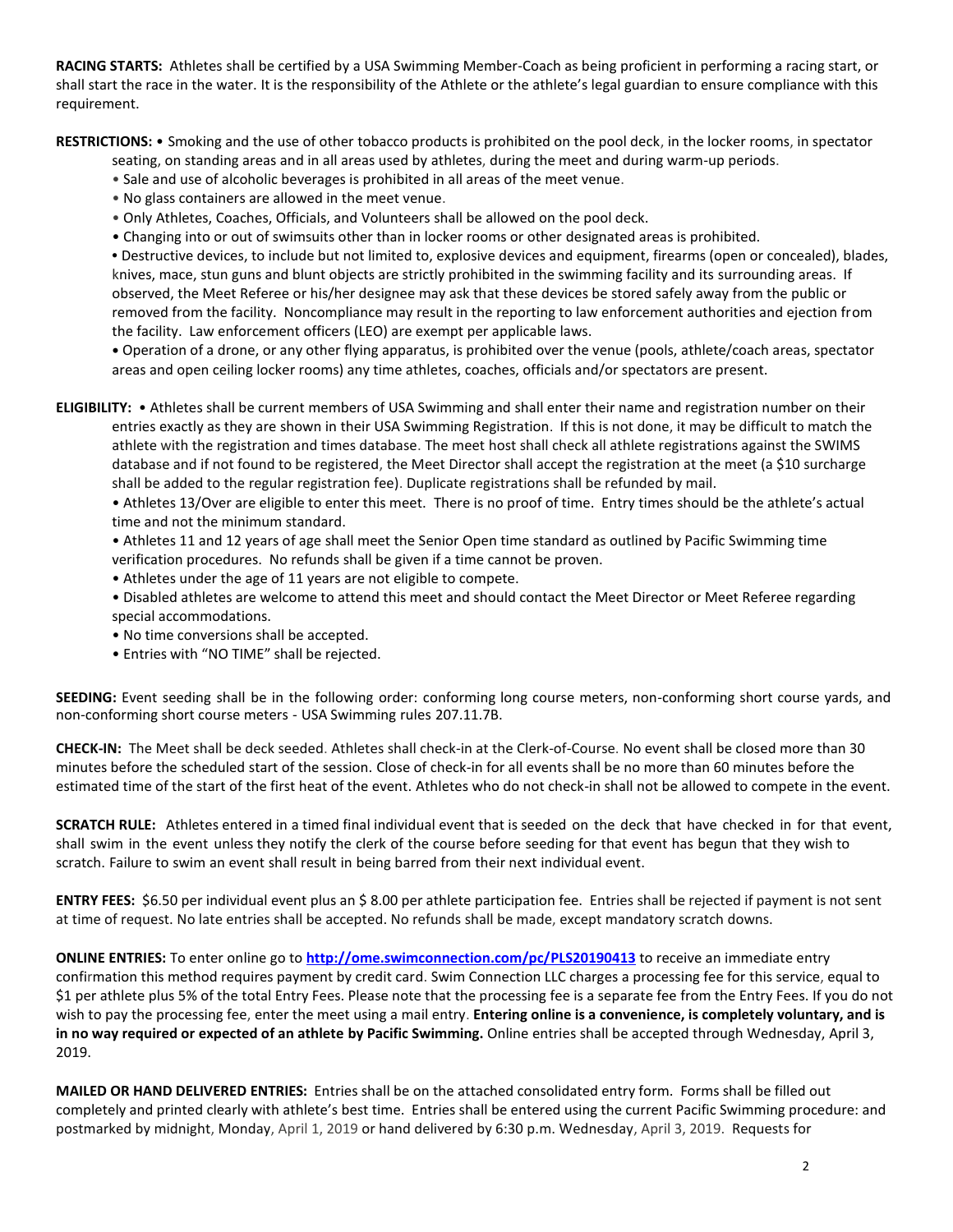confirmation of receipt of entries should include a self-addressed envelope.

## **Make check payable to: Pleasanton Seahawks**

## **Mail entries to: Aashima Goel 3021 Summit View Drive San Ramon, CA 94582**

**AWARDS:** None.

**ADMISSION:** Free. No programs will be for sale.

**HOSPITALITY:** Lunches will be provided for Coaches and working Officials. There will be a Snack Bar.

|               | Saturday, April 13, 2019 |               | Sunday, April 14, 2019 |                 |  |  |  |
|---------------|--------------------------|---------------|------------------------|-----------------|--|--|--|
| <b>EVENT#</b> | <b>EVENT</b>             | <b>EVENT#</b> | <b>EVENT#</b>          | <b>EVENT</b>    |  |  |  |
| 1             | <b>400 FREE</b>          | 2             | 15                     | 400 I.M.        |  |  |  |
| 3             | 200 BACK                 | 4             | 17                     | <b>200 FREE</b> |  |  |  |
| 5             | 100 BREAST               | 6             | 19                     | <b>100 FLY</b>  |  |  |  |
| 7             | <b>200 FLY</b>           | 8             | 21                     | 50 FREE         |  |  |  |
| 9             | <b>100 FREE</b>          | 10            | 23                     | 200 BREAST      |  |  |  |
| 11            | 200 I.M.                 | 12            | 25                     | 100 BACK        |  |  |  |
| 13            | <b>1500 FREE</b>         | 14            | 27                     | <b>800 FREE</b> |  |  |  |

**ORDER OF EVENTS**

Events 13-14 and 27-28 will be swum fastest to slowest alternating women and men There will be a 10 minute break before the start of these events

Athlete competing in the 1500 and/or 800 Freestyles must provide their own timers and lap counters.

Time standards may be found at:<http://www.pacswim.org/swim-meet-times/standards>